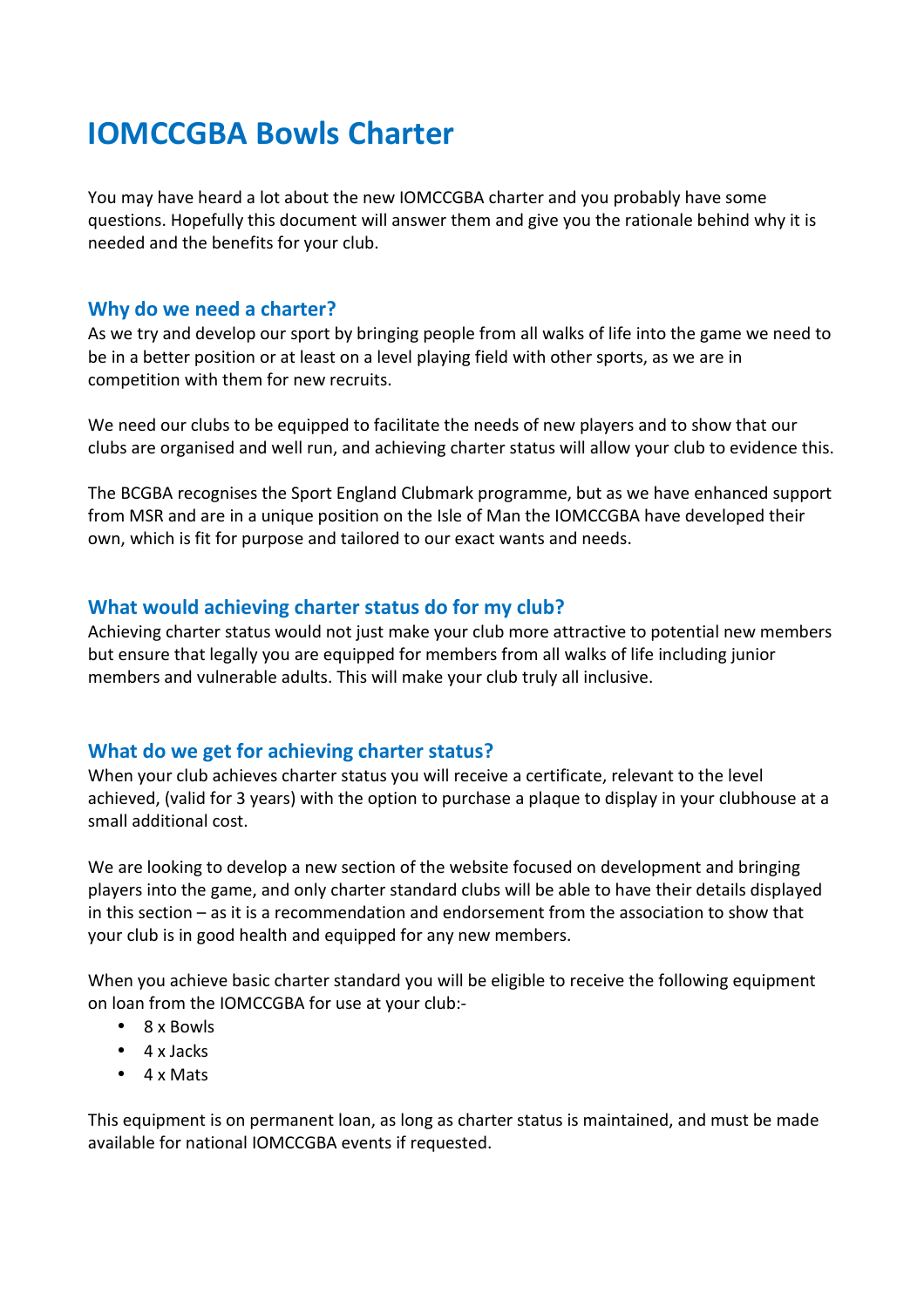We are looking at possible incentives and rewards for achieving higher charter levels, however the potential for growth and structure that they bring should be reward in itself.

### **There are 3 levels of charter standard, what does this mean?**

The three different levels show how far along the charter path your club is, with the higher levels evidencing that your club is more focussed on its development and that of new members.

The three levels are:-

- Charter Club primary level
- Development Club intermediate level
- Community Club the highest level attainable.

Becoming a charter club is a real achievement and some clubs may not need to aspire for higher levels, however for clubs that d it will show that they really are community and development focussed.

All levels are the charter are valid for 3 years, after which time they must reapply to maintain or increase it. You can choose to apply for a higher level at any time and do not have to wait 3 years to do so.

The IOMCCGBA reserve the right to audit charter clubs annually, where they must be able to evidence that they are still achieving or exceeding everything stated in their initial application.

### **How do we apply for charter status?**

There are relevant application forms for each charter level in this pack and these are also available online at iombowls.com or from the secretary of the IOMCCGBA.

The completed application form along with the associated documentation should be sent to the secretary of the association so that it can be processed.

We will contact you if we have any outstanding requirements and work with your club to help you achieve the aspired charter level.

If you require a meeting with the association development officer prior to completing an application this can be arranged and please contact him at development@iombowls.com to arrange this.

### **There are requirements for coaches and new roles in the club, what are they?**

There are standard requirements for charter level clubs to ensure there is consistency. All entry level clubs are required to have a level 1 coach, CWO (Club Welfare Officer), first aid provisions (including at least one qualified first aider) and a Volunteer Coordinator.

Role profiles for the CWO and volunteers are included in this pack. Some of the higher levels have additional role requirements and sample role profiles for these are available on request.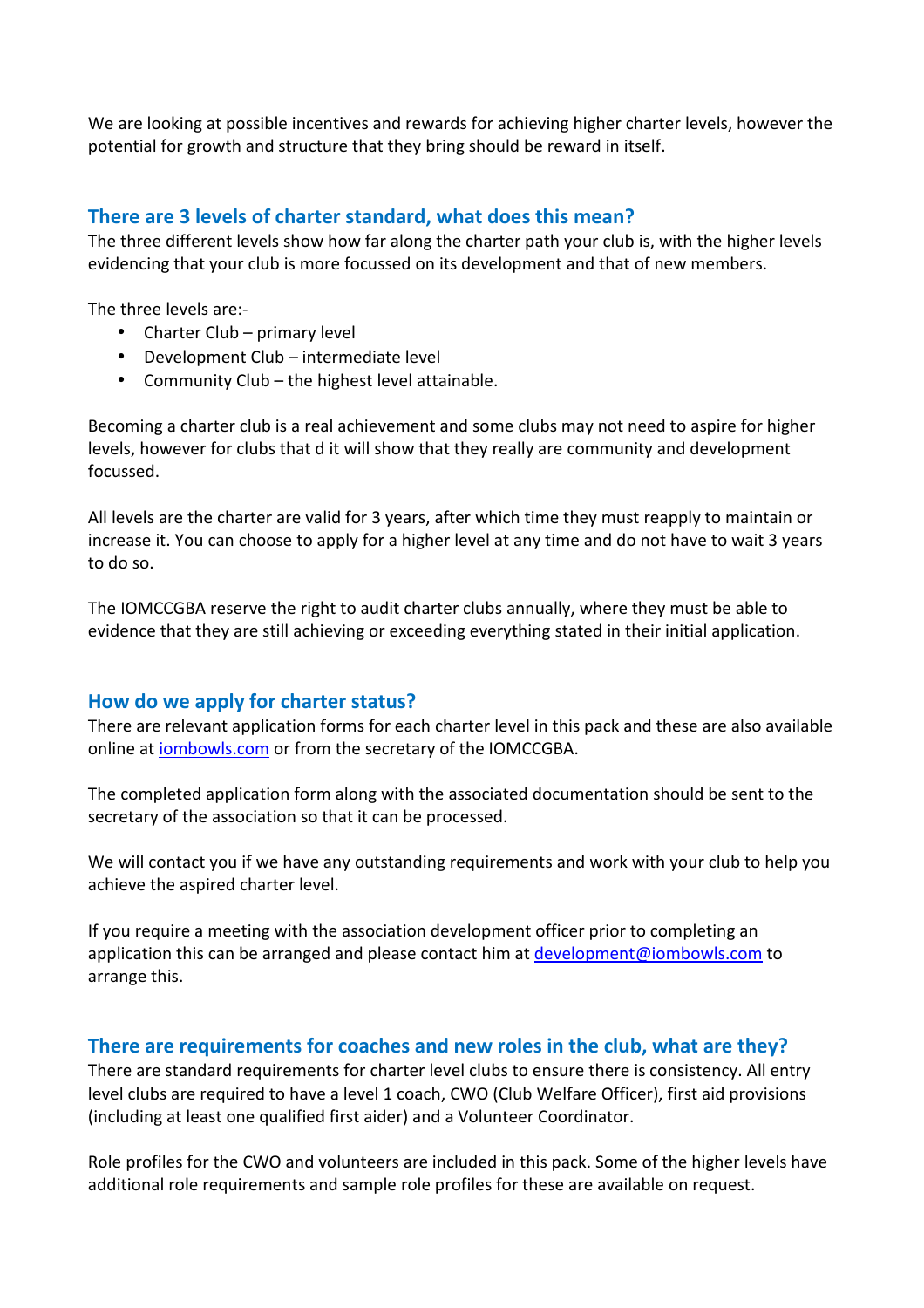There are courses associated with becoming a coach, first aider, and CWO and these will be organised and paid for by the IOMCCGBA.

Additional sessions to qualify level 1 coach's will be arranged once the need has been identified.

If you have any questions on these positions please send them to development@iombowls.com

### **What are the first aid requirements?**

We require each club to have at least a basic first aid kit and someone qualified to administer first aid.

There would be an expectation that a first aider would be present at any:-

- Club organised development days
- Sessions involving children
- Sessions involving vulnerable adults

There is no requirement for a first aider to be present at all league matches.

Some clubs already have defibrillators and first aiders should be trained to use this. We are hoping to provide them to the remaining clubs in due course and full training on the use of them will be available.

### **You require us to write various codes of conduct for our members?**

We require your club to adhere to different codes of conduct, dependent on the capacity of the member within the club.

We have written our own IOMCCGBA codes to make the easier for you; however you can enhance them and make them specific to your club by writing your own. Copies of these codes of conduct are included.

These need to be given to all members and parents and they cover:-

- Young players (under 18)
- Adult Players
- Spectators & Parents/Carers
- Coaches & Club Officials

These are in place to ensure behaviour in the club is inductive to development and that it is monitored.

### **You require other documents, why?**

In order to achieve charter standard you need to evidence that your club is stable, solvent and ready for new members. We need to know it is a well run club.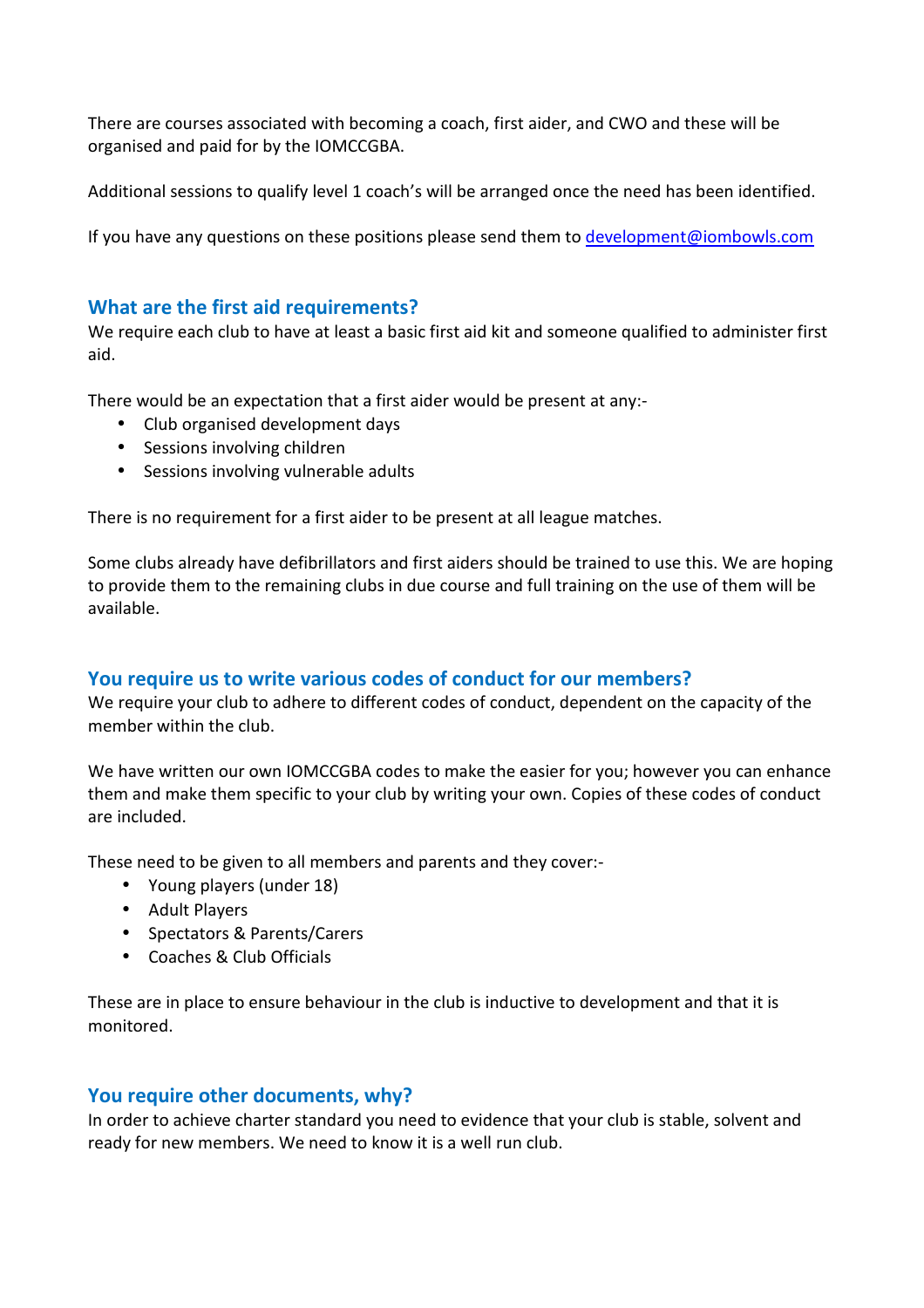This is why we request copies of:-

- Club Rules to ensure club is well run
- Public Liability Insurance to ensure member are covered in the event of accident
- Club accounts to ensure the club is solvent and not a financial risk for new members

## **What if I have any other questions?**

If you have any outstanding questions please direct the to **development@iombowls.com**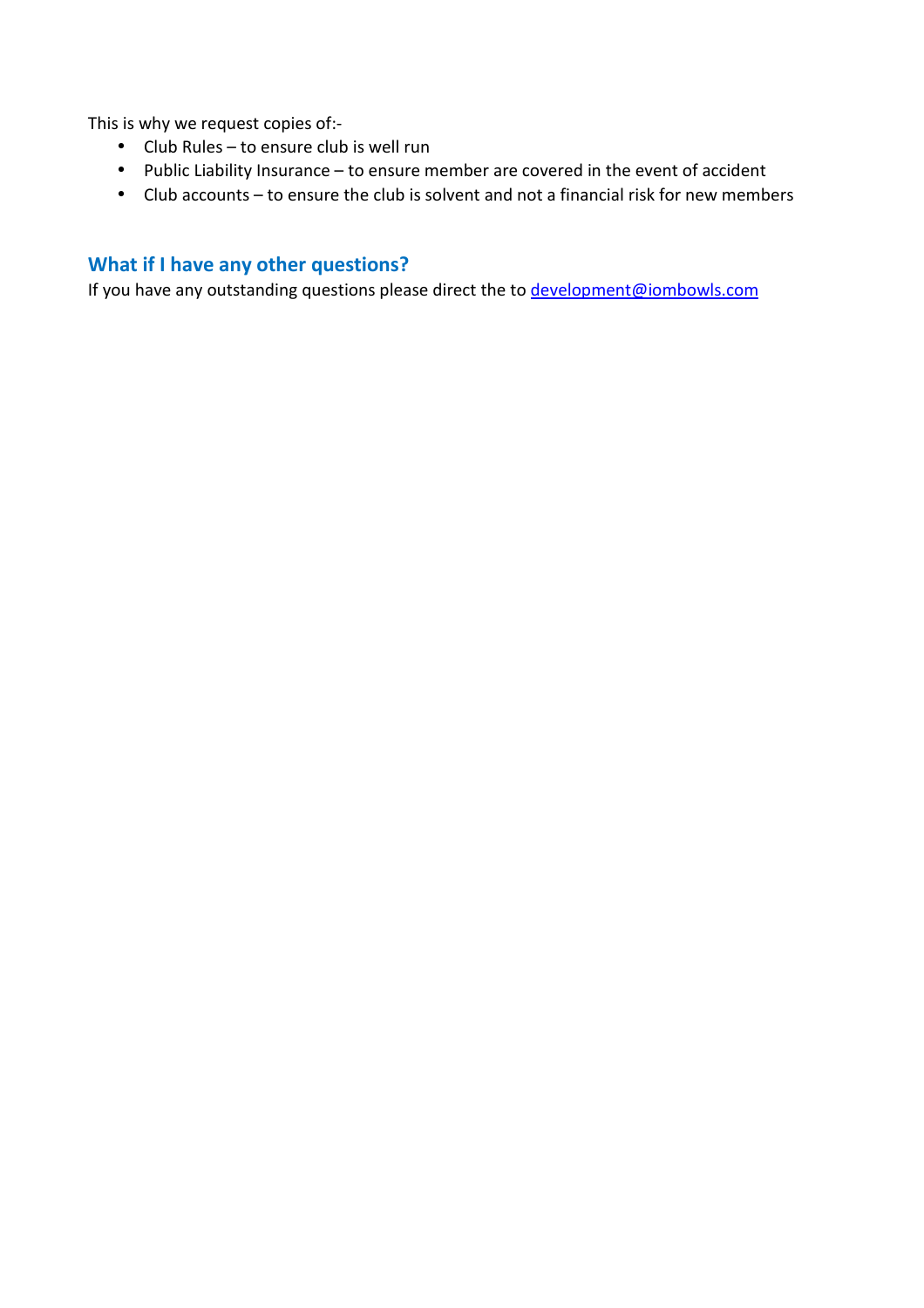# **Adult Players – Code of Conduct**

We all have a responsibility to promote high standards of behaviour in the game.

As a player, you have a big part to play. That's why The IOMCCGBA is asking every player to follow a Code of Conduct.

## **When playing Crown Green Bowls, I will:**

- Adhere to the Laws of the Game
- Display and promote high standards of behaviour
- Always respect decisions made by officials
- Never engage in public criticism of the sports officials
- Never engage in offensive, insulting or abusive language or behaviour
- Never engage in bullying, intimidation or harassments

Speak to opponents and officials with respect Remember we all make mistakes

• Win or lose with respect, shaking hands with my opponent before and after every game

## **I understand that if I do not follow the Code, any/all of the following actions may be taken by my club, or the IOMCCGBA:**

### **I may:**

- Be required to apologise to other participants, coaches or officials
- Receive a formal warning from the coach or the club committee
- Be dropped from the team
- Be suspended from club competitions/sessions
- Be required to leave the club.

### **In addition:**

• The IOMCCGBA could impose a fine and/suspension from the sport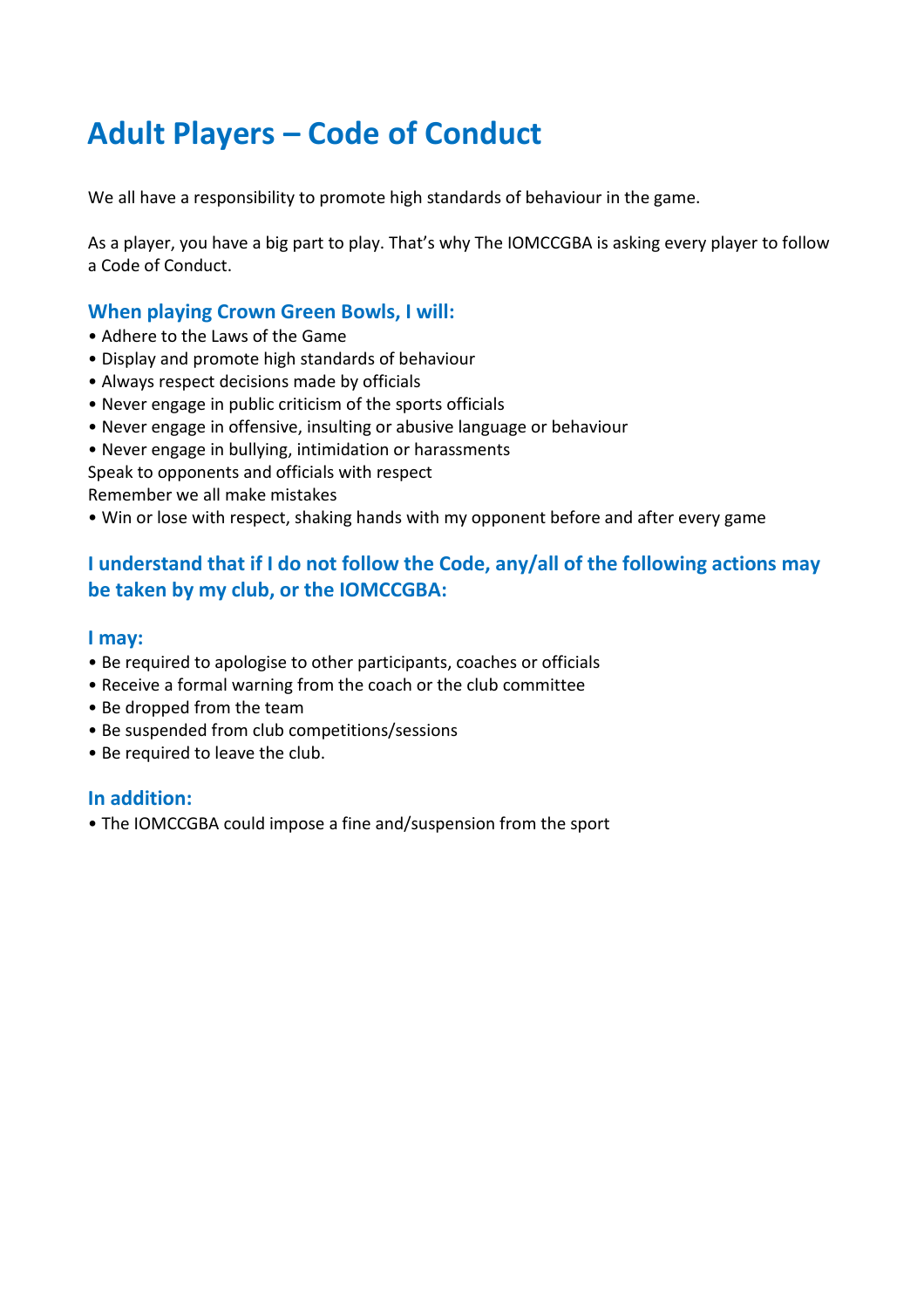# **Young Players – Code of Conduct**

We all have a responsibility to promote high standards of behaviour in the game.

As a player, you have a big part to play. That's why The IOMCCGBA is asking every player to follow a Code of Conduct.

## **When playing Crown Green Bowls, I will:**

- Always play to the best of my ability
- Play fairly I won't cheat, complain, or waste time
- Respect all participants, coaches and officials
- Play by the rules, and abide by decisions made by coaches or officials
- Shake hands with my opponents before and at the end of each game
- Listen and respond to what my coach tells me
- Talk to someone I trust or the club welfare officer if I'm unhappy about anything at my club

## **I understand that if I do not follow the Code, any/all of the following actions may be taken by my club, or the IOMCCGBA:**

### **I may:**

- Be required to apologise to other participants, coaches or officials
- Receive a formal warning from the coach or the club committee
- Not be allowed to play in matches or competitions
- Be suspended from coaching sessions
- Be required to leave the club.

### **In addition:**

• My club or the IOMCCGBA may make my parent or carer aware of any infringements of the Code of Conduct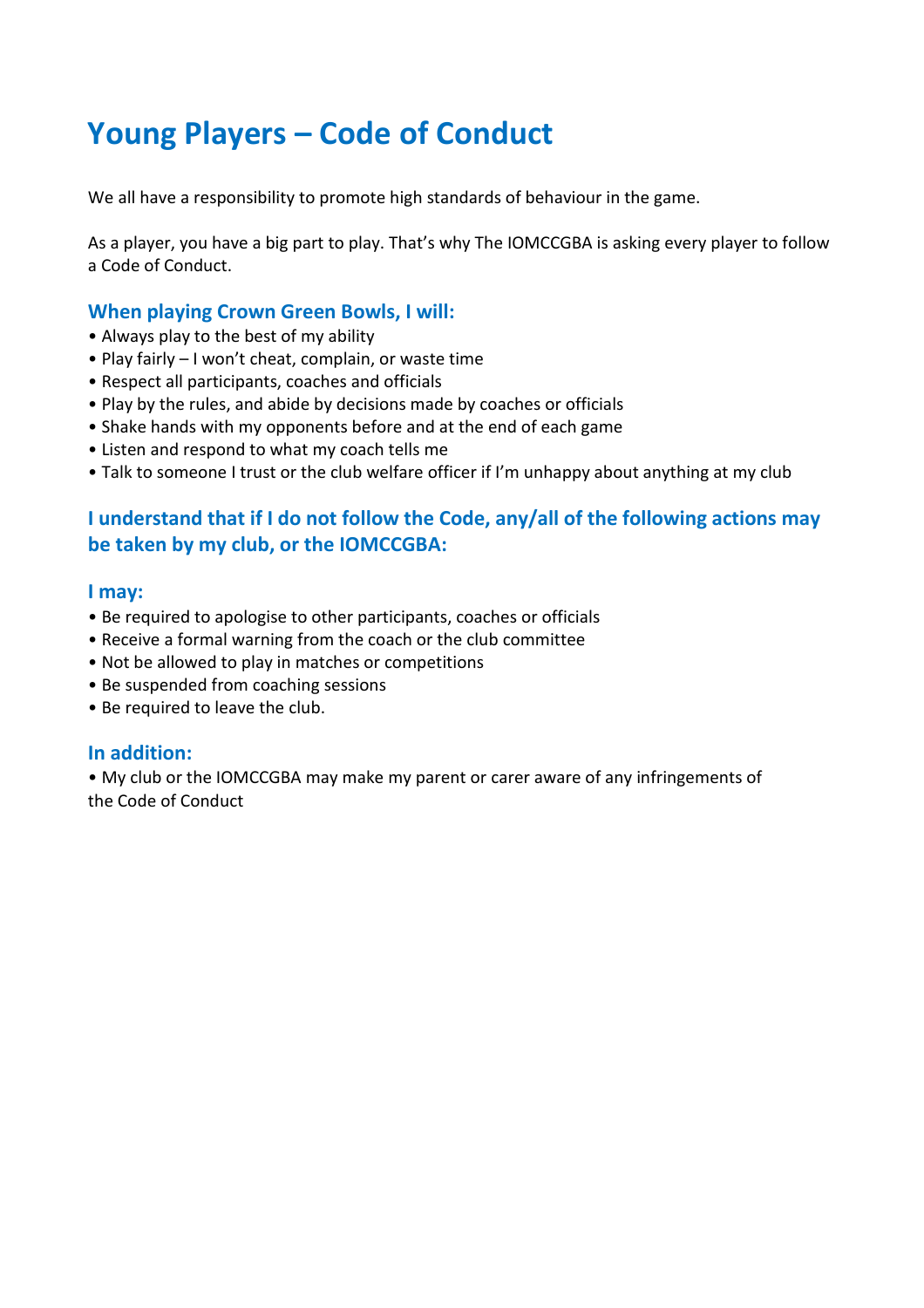# **Spectators and Parents/Carers – Code of Conduct**

We all have a responsibility to promote high standards of behaviour in the game.

Remember children's sport is a time for them to develop their technical, physical, tactical and social skills. Winning isn't everything.

Play your part and observe the IOMCCGBA Code of Conduct for Spectators and Parents/Carers at all times.

### **I will:**

- Remember that children play for FUN
- Applaud effort and good play as well as success
- Always respect the coaches and officials' decisions
- Remain off the green and within the Designated Spectators' Area (where provided)
- Let the coach do their job and not confuse the players by telling them what to do
- Encourage the players to respect the opposition, coaches and officials
- Avoid criticising a player for making a mistake mistakes are part of learning
- Never engage in, or tolerate, offensive insulting, or abusive language or behaviour.

## **I understand that if I do not follow the Code, any/all of the following actions may be taken by my club, or the IOMCCGBA:**

### **I may be:**

- Issued with a verbal warning from a club or official
- Required to meet with the club or IOMCCGBA Welfare Officer
- Required to meet with the club committee
- Obliged to leave the bowling green
- Requested by the club not to attend future games
- Suspended or have my club membership removed
- Required to leave the club along with any dependents.

### **In addition:**

• The IOMCCGBA could impose a fine and/or suspension on the club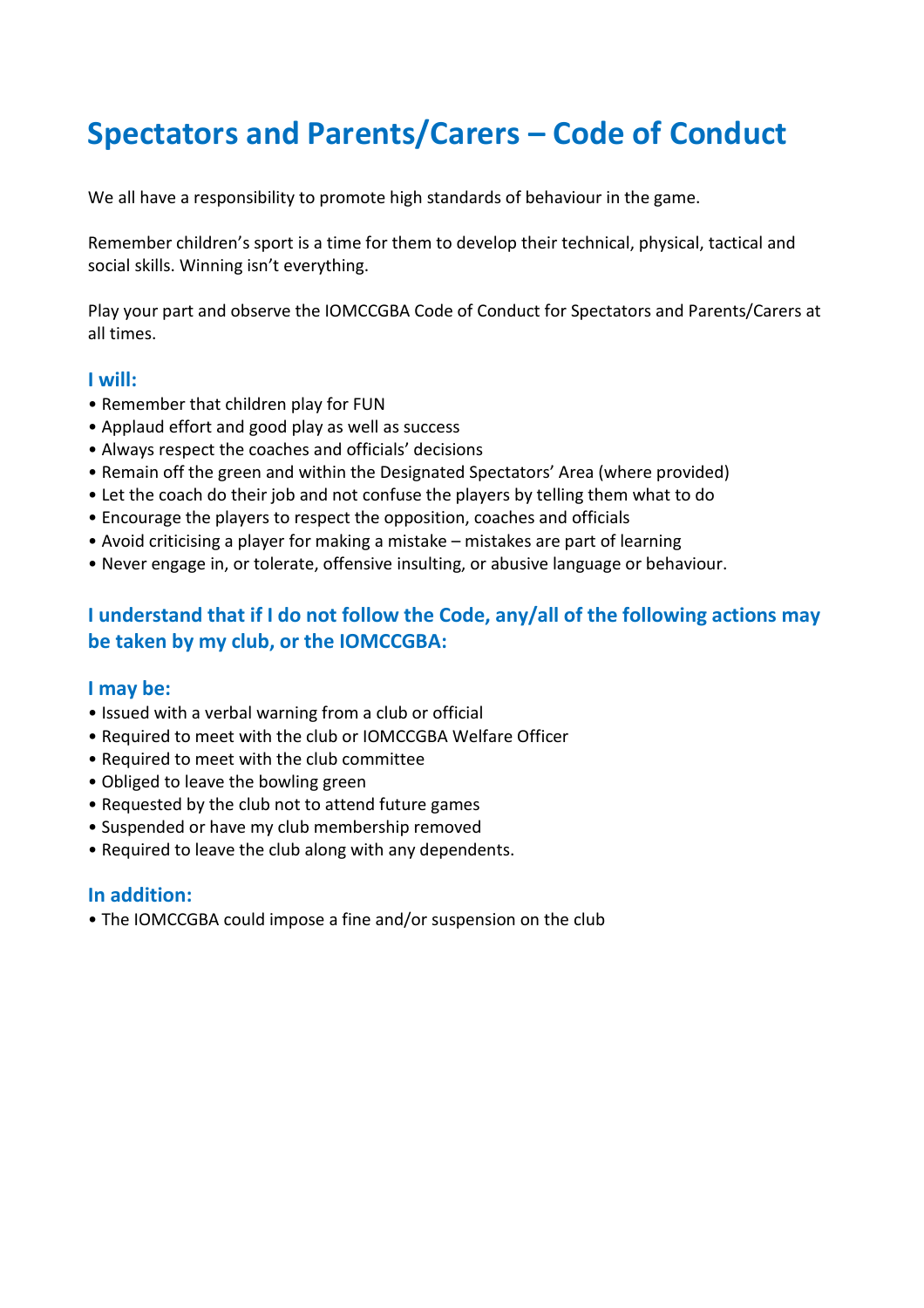# **Coaches & Club Officials – Code of Conduct**

We all have a responsibility to promote high standards of behaviour in the game.

Play your part and observe the IOMCCGBA Code of Conduct for Coaches & Club Officials at all times.

## **On and Off the Green, I will:**

• Show respect to others involved in the sport including officials, opposition players, coaches, managers and spectators

- Adhere to the rules and spirit of the game
- Promote Fair Play and high standards of behaviour
- Always respect any official's decision
- Never go on to the green when not appropriate
- Never engage in public criticism of officials
- Never engage in, or tolerate, offensive, insulting or abusive language or behaviour.

### **When working with players, I will:**

- Place the well-being, safety and enjoyment of each player above everything, including winning
- Explain exactly what I expect of players and what they can expect from me
- Ensure all parents/carers of all players under the age of 18 understand these expectations
- Never engage in or tolerate any form of bullying
- Develop mutual trust and respect with every player to build their self-esteem
- Encourage each player to accept responsibility for their own behaviour and performance
- Ensure all activities I organise are appropriate for the players' ability level, age and maturity
- Co-operate fully with others in bowls

## **I understand that if I do not follow the Code, any/all of the following actions may be taken by my club, or the IOMCCGBA:**

### **I may be:**

- Issued with a verbal warning from a club or official
- Required to meet with the club or IOMCCGBA Welfare Officer
- Required to meet with the club committee
- Monitored by another coach
- Required to attend a club disciplinary hearing
- Be sacked by his club

### **In addition:**

- The IOMCCGBA could impose a fine and/or suspension on the club
- My coaching qualification could be withdrawn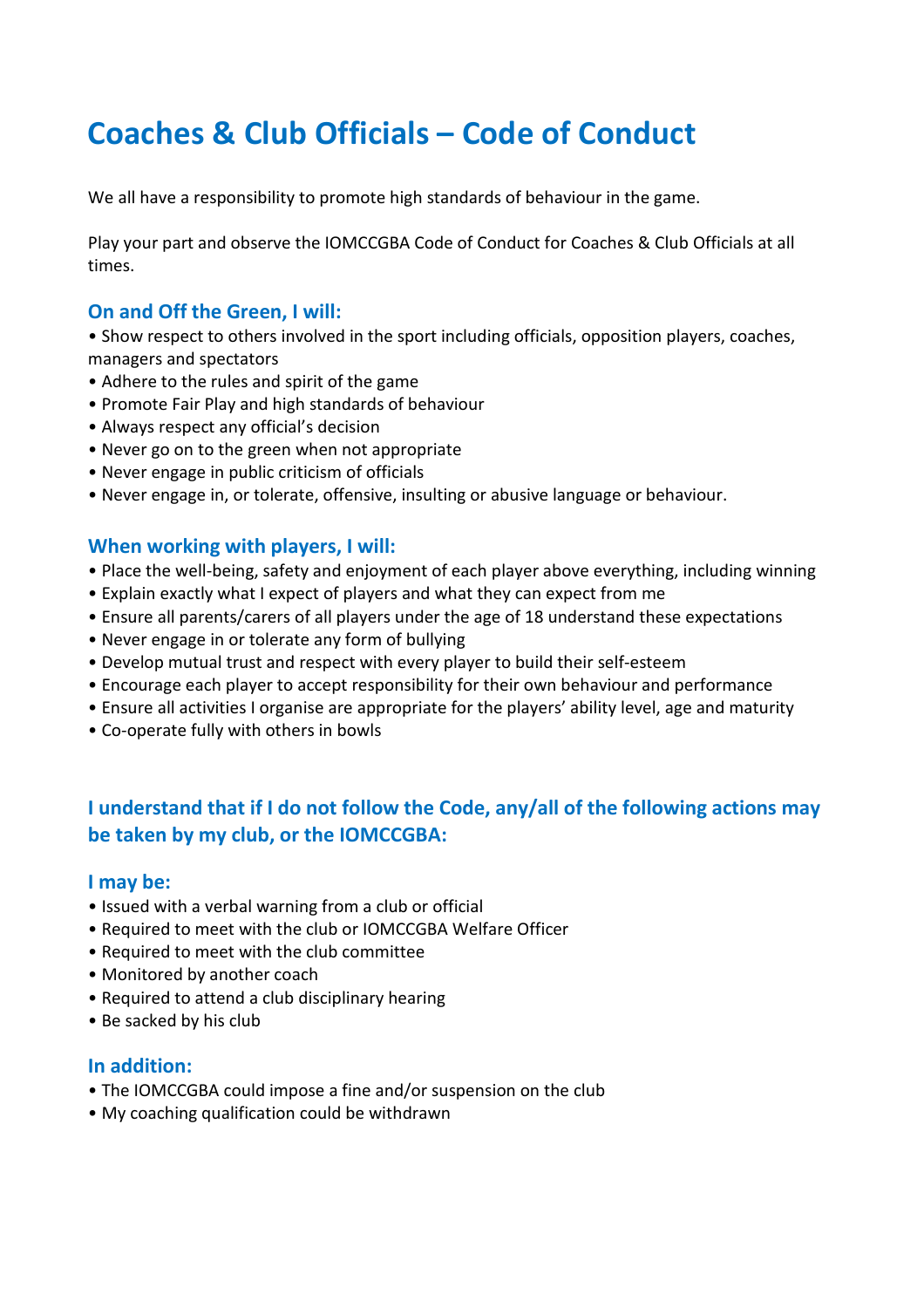## **SAMPLE JOB DESCRIPTION CHILD/PLAYER WELFARE OFFICER**

**Job Title:** Player Welfare Officer

**Responsible to:** Club Committee

#### **Skills and Attributes Required:**

- Approachable with friendly manner
- Good Listener
- Well organised
- Motivated
- Prepared to pass on concerns to professional agencies when necessary.
- Observant

#### **Main Duties:**

- Be aware of the local statutory child protection network, including the contact details for the local Police and Children's Social Care Services, the role of the Local Safeguarding Children's Board (LSCB) and the awareness of local inter-agency child protection procedures.
- Understand the BCCBA Safeguarding and Protecting Young People Policies and Procedures and be committed to promoting the welfare of children and their continued enjoyment and participation within bowls.
- Have an awareness of equity issues, safeguarding and child protection.
- Have an understanding of poor practice and abuse behavior that is harmful to children or has a potentially negative impact upon their welfare and enjoyment of bowls.
- Be well known in the club and have a strong child focus. Be accessible to and approachable for children and young people but should ideally not be the coach or volunteer with direct responsibility for coordinating or delivering the junior programmes at the club. They should be a member of the Club.
- Have undertaken the MSR Safeguarding and Protecting Children workshop or an equivalent recognised direct delivery training course within the past three years. They must also be committed to receive further training as necessary and directed by the BCGBA Child Protection Officer.

Time Commitment:

#### **SIGNATURES**

| Chairperson |  |
|-------------|--|
| Date        |  |
| Secretary   |  |
| Date        |  |